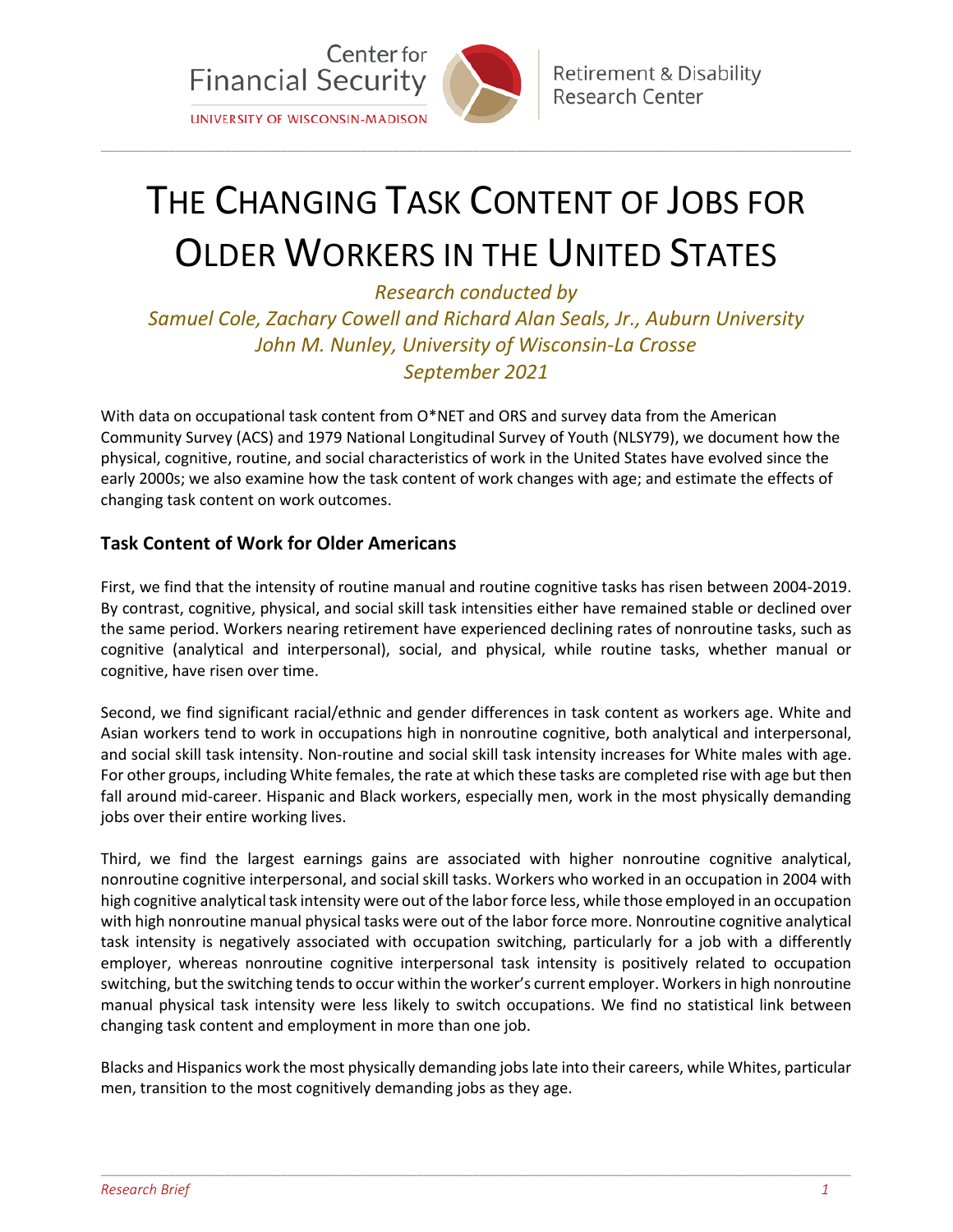

\_\_\_\_\_\_\_\_\_\_\_\_\_\_\_\_\_\_\_\_\_\_\_\_\_\_\_\_\_\_\_\_\_\_\_\_\_\_\_\_\_\_\_\_\_\_\_\_\_\_\_\_\_\_\_\_\_\_\_\_\_\_\_\_\_\_\_\_\_\_\_\_\_\_\_\_\_\_\_\_\_\_\_\_\_\_\_\_\_\_\_\_\_\_\_\_\_\_\_\_\_\_\_\_\_\_\_\_\_\_\_\_\_\_\_\_\_\_\_\_\_

Figure 3.7.A1 Nonroutine Cognitive Analytical Task Intensity and Aging by Race/Ethnicity and Gender Male Female 100 75 50 Percentile 25  $\overline{0}$  $\overline{20}$ 30 40 50 60  $70$  $20$ 30 40 50 60 70 Age **Black** White Asian Hispanic

*Notes*: Using the combined O\*NET and ACS data sets from 2004-2019 (described in detail in the full report), the figure presents the relationship between the nonroutine cognitive analytical task intensity and age for different races/ethnicities by gender. To create the figure, we first aggregate the data to the 520 age-race/ethnicity-gender cells, and then separate the task intensity measures into centiles (100 bins). The plotted lines use locally-weighted regression (i.e. LOWESS) to construct the plots for each race/ethnicity-gender group.



*Notes*: Using the combined O\*NET and ACS data sets from 2004-2019 (described in detail in the full report), the figure presents the relationship between the nonroutine manual physical analytical task intensity and age for different races/ethnicities by gender. To create the figure, we first aggregate the data to the 520 age-race/ethnicity-gender cells, and then separate the task intensity measures into centiles (100 bins). The plotted lines use locally-weighted regression (i.e. LOWESS) to construct the plots for each race/ethnicity-gender group.

\_\_\_\_\_\_\_\_\_\_\_\_\_\_\_\_\_\_\_\_\_\_\_\_\_\_\_\_\_\_\_\_\_\_\_\_\_\_\_\_\_\_\_\_\_\_\_\_\_\_\_\_\_\_\_\_\_\_\_\_\_\_\_\_\_\_\_\_\_\_\_\_\_\_\_\_\_\_\_\_\_\_\_\_\_\_\_\_\_\_\_\_\_\_\_\_\_\_\_\_\_\_\_\_\_\_\_\_\_\_\_\_\_\_\_\_\_\_\_\_\_